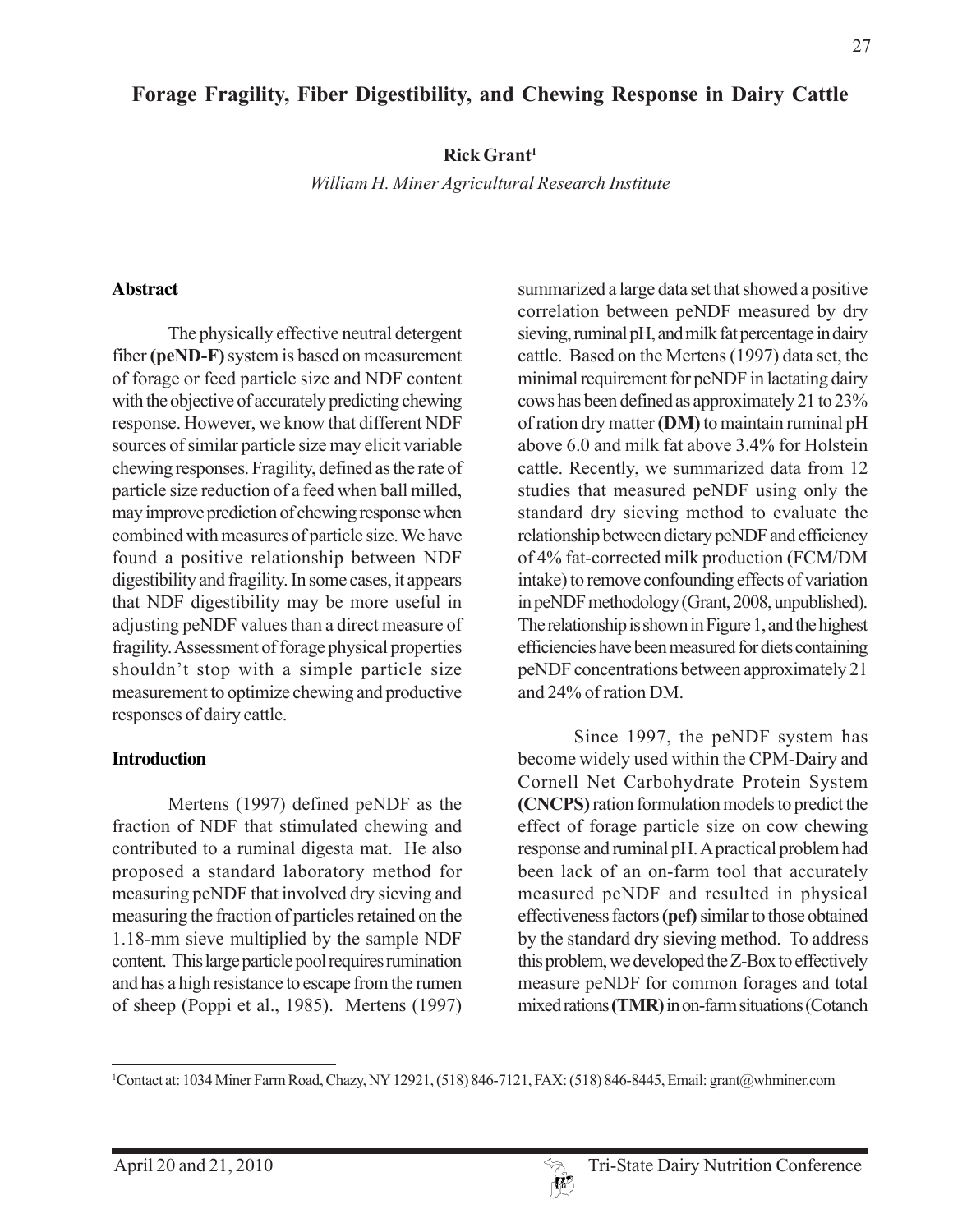and Grant, 2006). Currently, our Forage Lab at Miner Institute is refining the Z-Box method for dry forages and TMR based primarily on dry forages. Additionally, we have been modifying the Z-Box sieves to provide measurement of forage and TMR particle distributions similar to the Penn State Particle Separator **(PSPS)** (Lammers et al., 1997; Kononoff et al., 2003). Finally, preliminary research (Cotanch et al., 2010, unpublished) indicates that insertion of a larger screen in place of the 1.18-mm screen of the Penn State system results in better measurement of pef.

### **Particle Size Versus Fragility**

A major assumption of the peNDF system is that forage particle size explains all of the variation in chewing response. This assumption is not always true because we know that forages of similar particle length may elicit substantially different chewing times per kilogram of NDF. For example, oat straw may elicit nearly twice as much chewing as alfalfa hay at a similar particle size (data summarized in Mertens, 1997). Grass and alfalfa hays resulted in a range of 111 to 152 minutes of chewing/kg (50.5 to 69.1 min/lb) NDF compared to nearly 200 minutes of chewing/kg (90.9 min/lb) NDF from oat straw. This difference in chewing response has been a recognized limitation within the peNDF system and currently nutritionists use their best judgment to adjust rations based on herd response to compensate for differences among forage sources in their ability to stimulate chewing.

Several methods have been reported for measuring relative differences in forage particle fragility. Years ago, Troelson and Bigsby (1964) devised a mechanism to specifically examine forage particle size distribution after artificial mastication. More recently, two commonly used methods include: 1) comminution energy which is the energy required to grind a sample through a mill, and 2) shear force which measures the force needed for a blade to pass through the forage stem using a

Warner-Bratzler or similar machine common in meat science laboratories. Casler et al. (1996) developed a particle size reduction index using a ball mill to grind forage particles. The percentage of particles passing through a 1-mm screen upon milling was considered to be an index of forage fragility.

Although it has not been investigated, Mertens (1997) and others have suggested that differences in forage fragility, or related characteristics such as stem brittleness, may explain the variation in chewing response not explained by particle size. Fragility is defined as the relative rate at which forage is reduced in particle size during chewing or some laboratory simulation of chewing action. Fragility may be related to lignin content and digestibility, as well as to anatomical differences among plant species such as cell wall thickness (Van Soest, 1994). Consequently, digestibility of the forage cell wall may be predictive of forage fragility. As an example, Minson (1990) summarized data for grasses that related composition with resistance to comminution and voluntary intake in sheep. The grasses were categorized as high (81%), medium (72%), and low (56%) DM digestibility. As digestibility of the grass increased, NDF content decreased, grinding energy decreased, eating and ruminating times decreased, and voluntary intake increased.

## **Preliminary Research: NDF Digestibility and Forage Fragility**

Miner Institute recently developed a ball milling method to assess the fragility of a wide range of forages (Cotanch et al., 2007). Briefly, forage samples are dried and placed in a ball mill loaded with ceramic balls because unpublished observations by Dr. Jim Welch at the University of Vermont had indicated that this process mimicked the grinding action of molar teeth. The forage samples are sieved using the standard method for measurement of pef prior to ball milling **(pefi )** and again following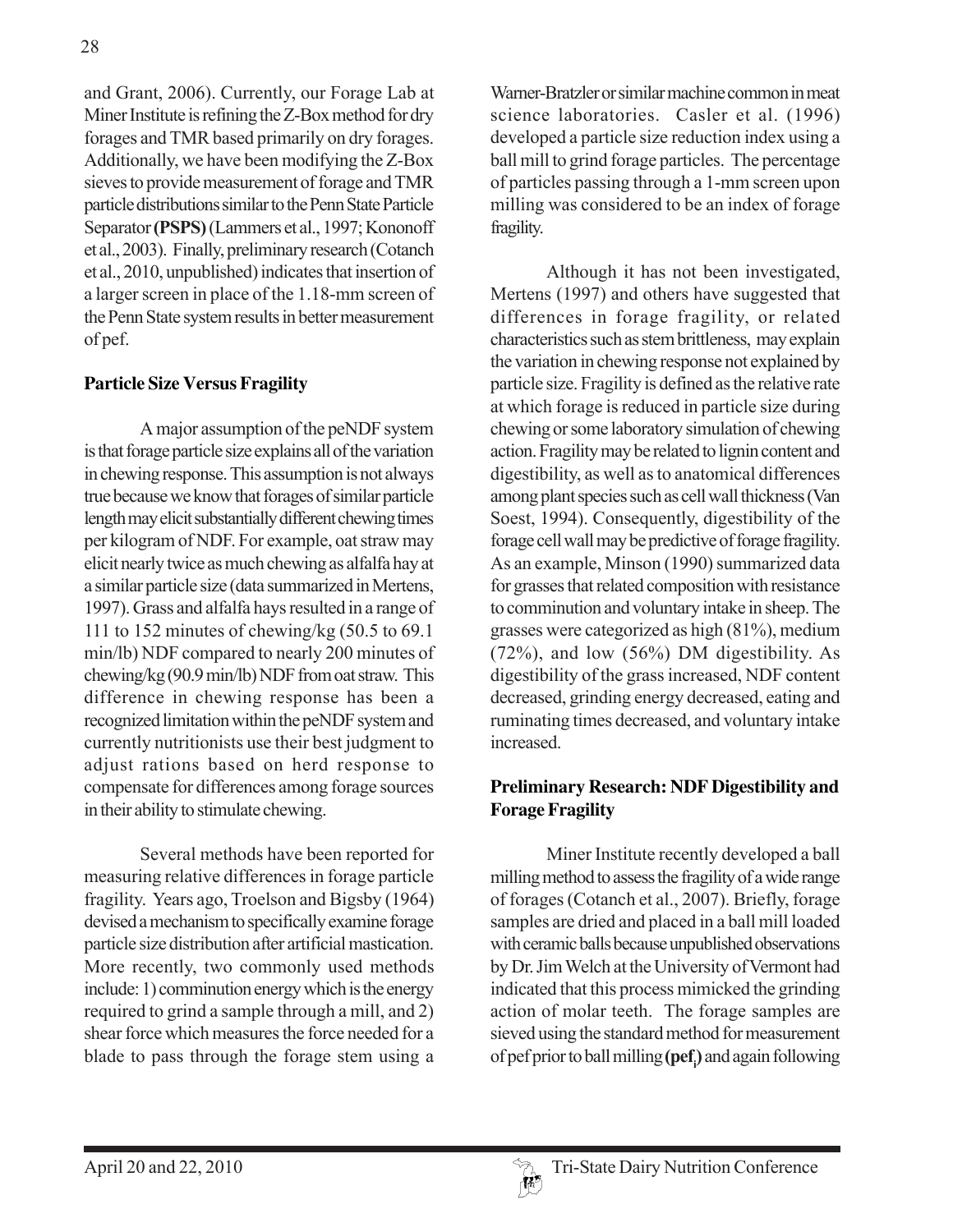ball milling  $(\text{ref}_{BM})$ . Fragility is determined as the change in pef value (proportion of particles  $\geq$ 1.18mm sieve as determined by dry vertical sieving) of the ball-milled forage from the original sample:

 $(\text{pcf}_{\text{i}}-\text{pcf}_{\text{BM}})/\text{pcf}_{\text{i}}$  x 100%

A fragility value of 100%, highly fragile forage, would equate to complete reduction of particle size to less than 1.18 mm. A fragility value of 0, very tough forage, would reflect no reduction in particle size upon ball milling,  $\text{pcf}_i = \text{pcf}_{\text{BM}}$ . The change in pef, or fragility, versus 24-h in vitro NDF digestibility **(NDFD)** for a range of forages is shown in Figure 2. The  $\mathbb{R}^2$  indicates that the 24-h NDFD explains about 60% of the variation in forage fragility. Generally, brown midrib **(bmr)** corn silage is typical of forages at the upper range whereas straws would be typical of forages at the lower range of NDFD and fragility. The potential exists to combine a "fragility factor," related to NDFD, with the pef derived by sieving to arrive at a superior value to predict cow chewing response.

## **Rationale for Chewing Response Study with Cattle**

We measured the chewing response to forages of similar particle size that represented the extremes shown in the data set of Figure 2. Four forages were evaluated:

- 1. Low NDF digestibility grass hay with a low fragility value, and
- 2. High NDF digestibility grass hay with a high fragility value.

These forages fit the expected positive relationship between NDF digestibility and forage fragility shown in Figure 2. The final two grass hays contained similar NDF digestibility, in the middle of the digestibility range  $(\sim40\%$  NDFD), with

3. High fragility value, and

4. Low fragility value. These forages did not fit the general relationship since they had similar NDFD yet substantially different fragility as measured by ball milling.

We chose to use grass hays in this study because we did not want to confound our chewing results by:

- 1. Different plant species (grass, legume, corn silage, and cereal grains),
- 2. Moisture content (dry hay, and silages), or
- 3. Genetics such as bmr.

Using test forages, such as poor quality straw and bmr corn silage, would have expanded the range in NDF digestibility and fragility, but we would have been far less able to control particle size, and we would not have been able to assess the separate and potentially important effects of factors such as moisture. We chose to feed the hays to 18.5-month old heifers rather than adult dairy cows primarily because of the limited supply of these grass hays. Fortunately, at least one reference indicates that the relative rumination response for larger heifers, such as we used, is similar to adult cows (Welch and Hooper, 1988).

The overall purpose of the study was to determine if the fragility factor assessed by ball milling would be of any practical use in adjusting pef values to better predict the cow's chewing response – the ultimate bioassay for the peNDF system. In addition, we learned more about the interactions among forage NDFD, forage fragility, and cow chewing response.

The four test hays were chosen after preliminary analysis for 24-h in vitro NDFD and ball-mill fragility to establish a matrix of treatments encompassing both high and low 24-h NDFD and fragility for evaluation of chewing response when fed as the primary dietary ingredient (Figure 3). All grass hays were chopped using a Haybuster, Model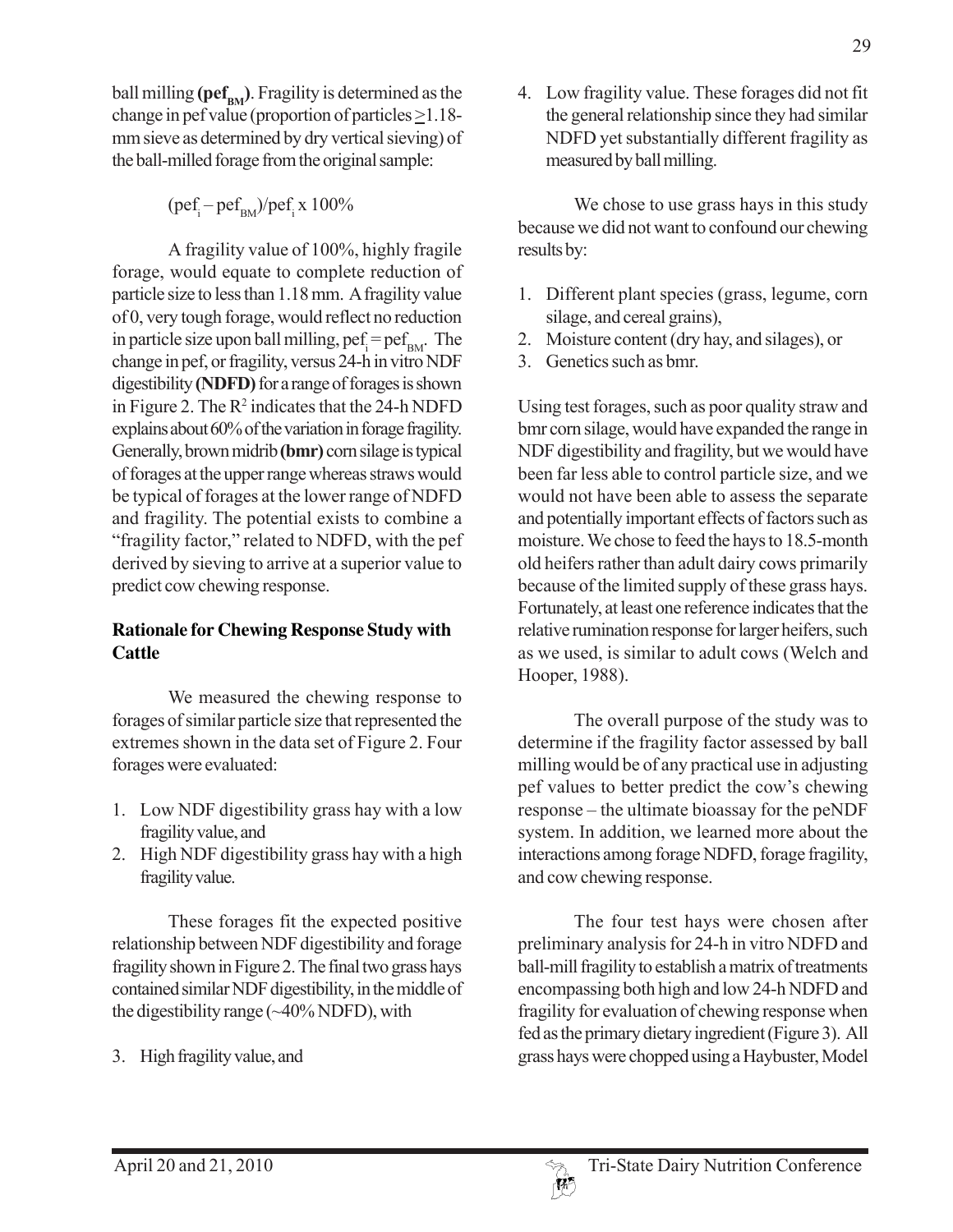H-1100 (DuraTech Industries International, Inc., Jamestown, ND) with a 2-inch screen to help ensure similar initial particle length and to avoid sorting when fed. Hay A (low NDFD, low fragility) and Hay B (medium NDFD, low fragility) were first cuttings from crop year 2007. Hay C (high NDFD, high fragility) and Hay D (medium NDFD, high fragility) were second cuttings from crop year 2007.

### **Chewing Responses to Forage Fragility and Digestibility**

## *Comparison of grass hays*

Table 1 summarizes some of the basic nutrient composition of the four grass hays that we evaluated plus the supplemental grain mix. To answer the questions posed in the objectives, the appropriate grass hay comparisons are:

- Hay A versus Hay C. This compares the low NDFD, low fragility hay (A) versus the high NDFD, high fragility hay (C).
- $\frac{\text{Hay B versus Hay D}}{\text{This compares the two}}$ medium NDFD hays that differed markedly in their fragility; high fragility (Hay D) and low fragility (Hay B).

Comparison of these hays allowed us to determine if heifer chewing response follows the relationship shown in Figure 2 between 24-h NDFD and fragility. Our expectation was that the low fragility, low digestibility hay would stimulate more chewing response than the high fragility and digestibility forage at a similar particle size. In addition, the chewing response to the two grasses that had similar NDFD, but different fragilities, allowed us to assess how significant a role fragility plays in stimulating chewing response.

## *Fiber digestibility, particle size, and fragility*

In vitro NDFD at 24 h was higher for Hay C than for Hay A (Table 2). The in vitro 24-h NDFD for Hay A was 31.4% compared with 54.8% of NDF for Hay C. The in vitro 24-h NDFD for Hay B and Hay D were more similar and averaged 45.5% of NDF. The indigestible NDF was much lower for Hay C (25.9%) versus Hay A (50.7%), and similar for Hay B versus Hay D (average of 37.2%).

The as-is particle distributions measured using the PSPS indicate that all forages had relatively similar percentages of particles on the top screen except for Hay B (Table 3). Consequently, Hay B had slightly greater particles retained in the second screen than the other grasses, and particles retained on the pan were relatively similar across all forages. Given the physical nature of these grasses, obtaining an accurate measure of particle size was difficult because some particles were extremely fine and others were easily entangled on the sieves and so they did not pass through the openings easily. Consequently, there is variability among the measured pef obtained using several methods. Basic particle distributions obtained with the PSPS indicate that the large particle pool (i.e. top two screens) were similar among the four chopped hays.

The fragility was much less for Hay A versus Hay C and was lower for Hay B than for Hay D. The greater susceptibility of Hay C to particle size reduction versus Hay A was related to higher NDFD, whereas the greater rate of particle breakdown for Hay D versus Hay B appeared to be unrelated to NDFD digestibility.

The pef was relatively similar across the four grasses when measured using the standard dry sieving method (Mertens, 1997), although Hay C did have a pef<sub>1.18</sub> that was  $\sim$ 20% lower than the other grasses. When pef was assessed using the 3.35-mm screen and the standard dry sieving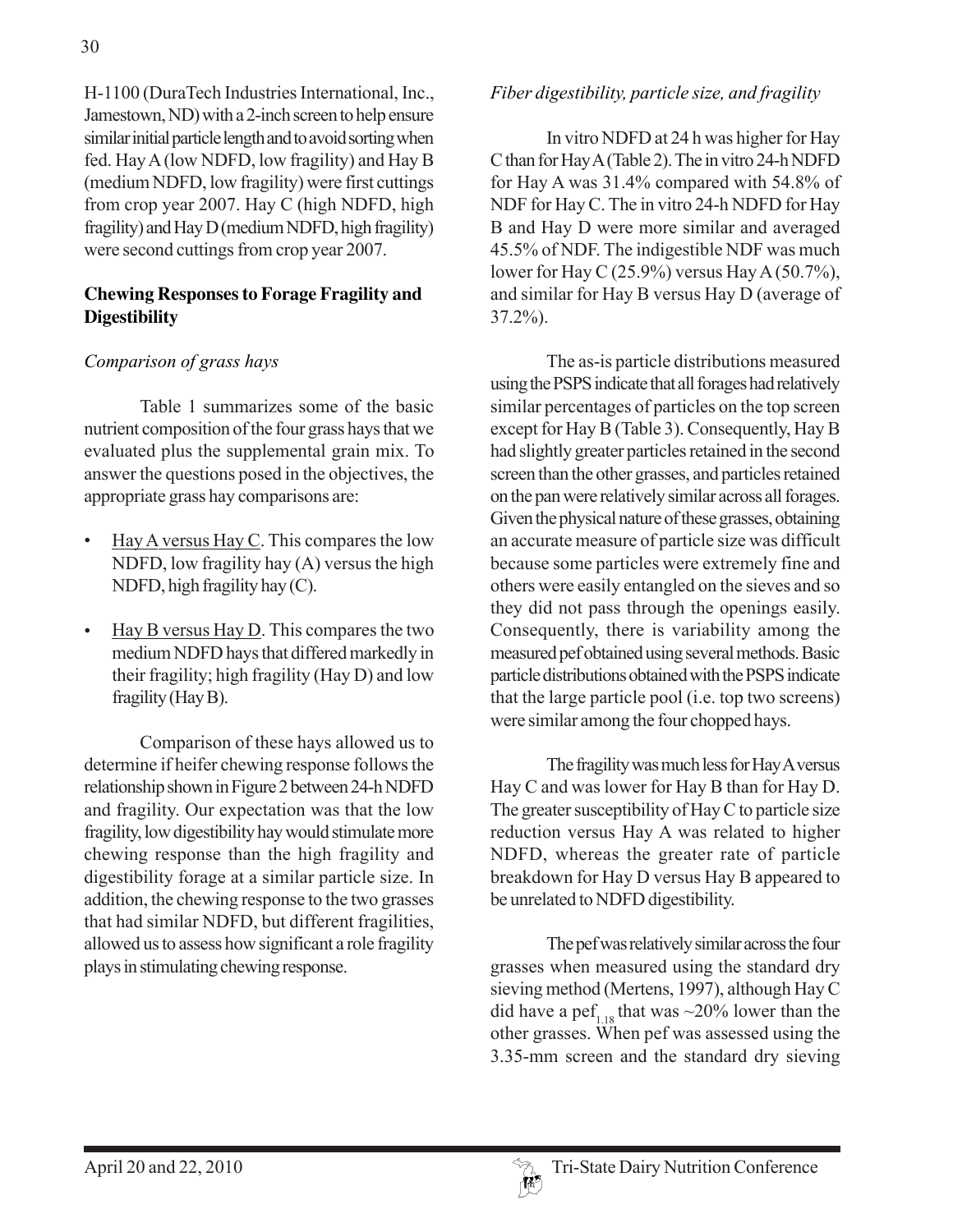Consequently, the peNDF content of the four grass hays (pef x NDF%) varied among the forages as a function of the NDF content of the grass plus the pef. In general, Hay C was slightly lower than the other grass hays due to its lower content of NDF.

## *Feed consumption of heifers*

Table 4 summarizes the feed intake and body weight data for the heifers fed these four grass hays plus the concentrate mix. Dry matter and NDF intakes were greater for heifers fed Hay C than Hay A. This presumably reflects the lower percentages of NDF and acid detergent lignin, and greater 24-h NDFD and fragility for Hay C versus Hay A. Intake of NDF was similar for Hay B and Hay D, which presumably reflected the much greater fragility for Hay D compared with Hay B at similar NDFD. The average heifer body weight and body condition score (data not shown) were similar across all four **treatments** 

### *Chewing response by heifers*

Table 5 summarizes the chewing responses by the heifers to the four grasses differing in fragility and 24-h NDFD. Total chewing activity (min/kg NDF intake) was greater for Hay A compared with Hay C. This increase in chewing agrees well with the lower fragility and NDFD of the Hay A versus Hay C. In particular, rumination activity (min/kg NDF intake) was 16% greater for Hay A versus Hay C and resulted in  $\sim$  1/2 hour more rumination time daily. The chewing activity for heifers fed Hay B versus Hay D was similar. Eating activity trends were similar to those observed for total chewing and ruminating.

### *General discussion of fragility and digestibility data*

The lower fragility, lower NDFD hay compared with the high fragility, high NDFD hay resulted in:

- Greater NDF, indigestible NDF, and lignin,
- Lower 24-h NDFD,
- Lower fragility,
- Similar pef, perhaps lower for Hay C depending on measurement technique, and
- Greater ruminating response.

If we assume similar particle size, then the greater chewing response to Hay A was due largely to the lower NDFD and fragility. We also know that 24-h NDFD explains about 60% of the variation in fragility measured using the ball milling technique. Even though the difference in rumination time is small, there may be benefit in adjusting a pef value based on a measure of fragility or indirectly via a measure of NDFD.

If we compare the two hays with similar NDFD, the hay with the lower fragility resulted in:

- Greater NDF and lignin,
- Similar 24-h NDFD,
- Lower fragility,
- Similar pef, and
- Similar ruminating response.

Hay B and Hay D had similar NDFD, but different fragility at similar particle size. Both hays stimulated similar rumination responses. Chewing response appeared to be less related to fragility when NDFD was similar. In all forages, it is interesting that those with the least indigestible NDF stimulated a larger than expected amount of chewing per unit of indigestible NDF.

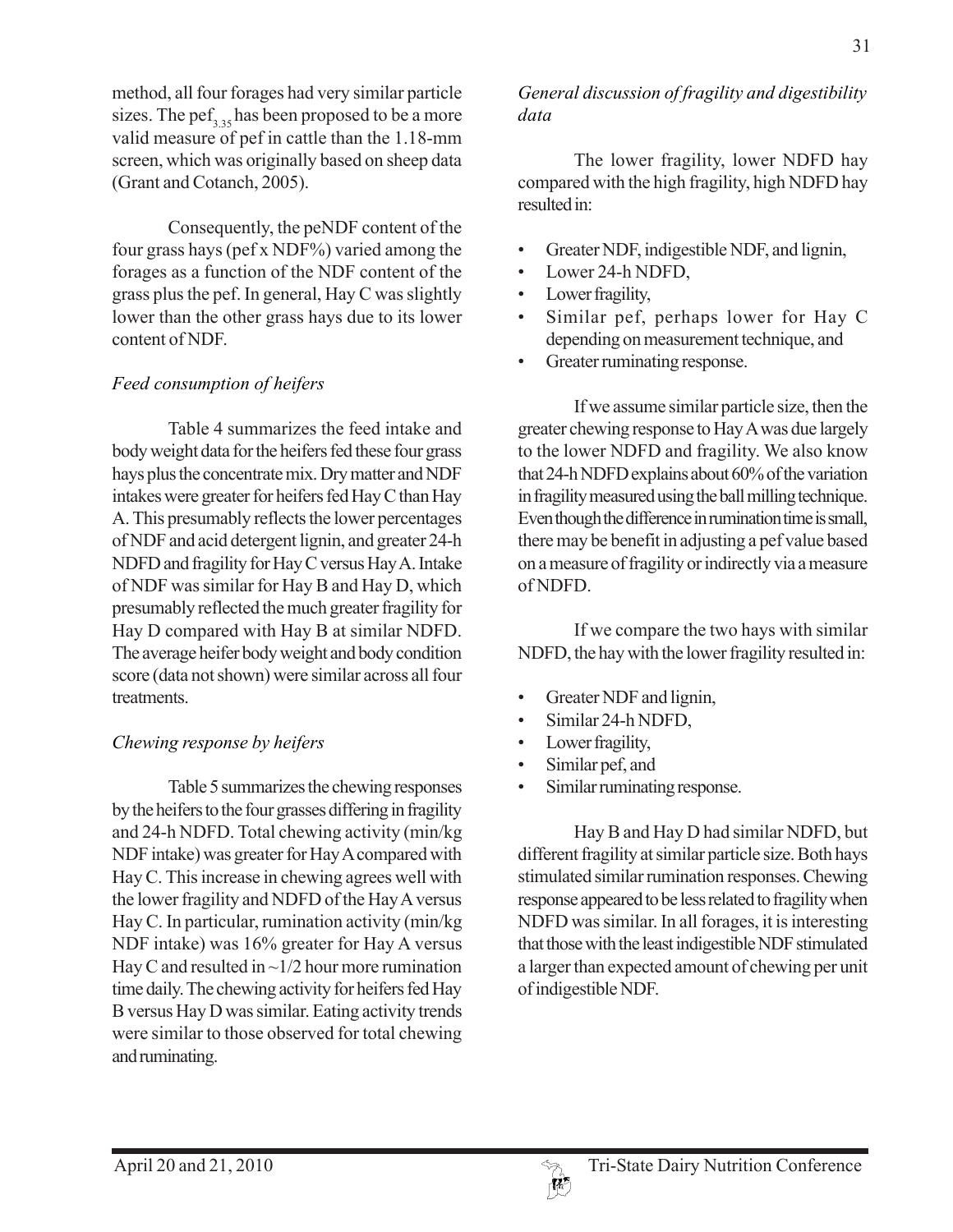#### **Importance of Fragility Versus NDFD**

With these four grass hays, we were able to assess the relative importance of NDFD versus fragility (rate of particle break-down while ball milling) as factors that influence chewing response in dairy cattle. For grass hays that fit the general relationship between NDFD and fragility the differences in NDFD and fragility were related to differences in chewing for grasses of similar particle size. Specifically, the more digestible and more fragile grass elicited  $\sim$ 30 min/day less chewing than the less digestible, less fragile grass hay. The peNDF system currently would have predicted similar chewing between the forages per kilogram of NDF based on their similar pef. An important question is: does the ~30 min/day of chewing not predicted by particle size make a biologically meaningful difference to the cow? We can answer this question based on reported values for saliva production during chewing and associated buffer delivery to the rumen (Grant et al., 1990):

- 28 min/day difference in rumination time between Hays A and C,
- Assume chewing response between large, mature heifers and mature cows is similar (Welch and Hooper, 1988),
- 8.03 L/day more saliva produced (rumination salivation rate  $= 274$  ml/min), and
- 48 g/day more bicarbonate available to the animal (6000 mg/L of bicarbonate in saliva).

For a mature, lactating Holstein dairy cow, the total daily production of salivary bicarbonate is  $\sim$ 700 to 800 g/day. So, the greater response in chewing for Hay A that was not predicted by particle size is ~5 to 10% of the total daily buffer production. It appears that the peNDF system, based solely on particle size, does an adequate job of predicting chewing and associated saliva and buffer flow to the rumen for cows fed these grass hay diets, but even with these tightly matched grasses, there is potential for improvement in prediction of chewing

and associated productive responses. The potential certainly exists for forages that differ more in NDF digestibility and fragility (such as straws or stovers versus bmr forages or very high quality grasses and legumes), measurement of NDF digestibility or fragility could improve the ability of pef to predict chewing response.

The comparison of chewing response for cattle fed Hays D and B helps us to determine whether NDF digestibility or fragility is more important in explaining the chewing response observed when hays of similar particle size are fed. These two grass hays had similar NDFD (44 to 47%) but quite different fragility (30 to 64%), and still they both elicited equivalent chewing response. This result implies that NDFD is more important in explaining chewing response than is fragility for grass forage particles of similar particle size. Otherwise, the fact that Hay D had 2x greater fragility than Hay B would have resulted in less chewing response. Also, Hay A had the lowest NDFD of all the hays, and it was the only hay that elicited increased rumination time, despite the fact that Hays B, C, and D ranged from 30 to 80% in fragility. This data set indicates that NDFD may be more important than fragility *per se* for predicting chewing response of similarly sized forage particles, at least for grass hay.

### **Implications for Ration Formulation**

- 1. For the range of grass hays evaluated in this study (31 to 55% NDFD; 30 to 80% fragility) that reflects what would commonly be fed, measuring NDFD may be more important than fragility *per se*.
- 2. For forages of other types, and for grasses outside this range that we evaluated, fragility may be more important. But, cow response trials would be needed to confirm this idea.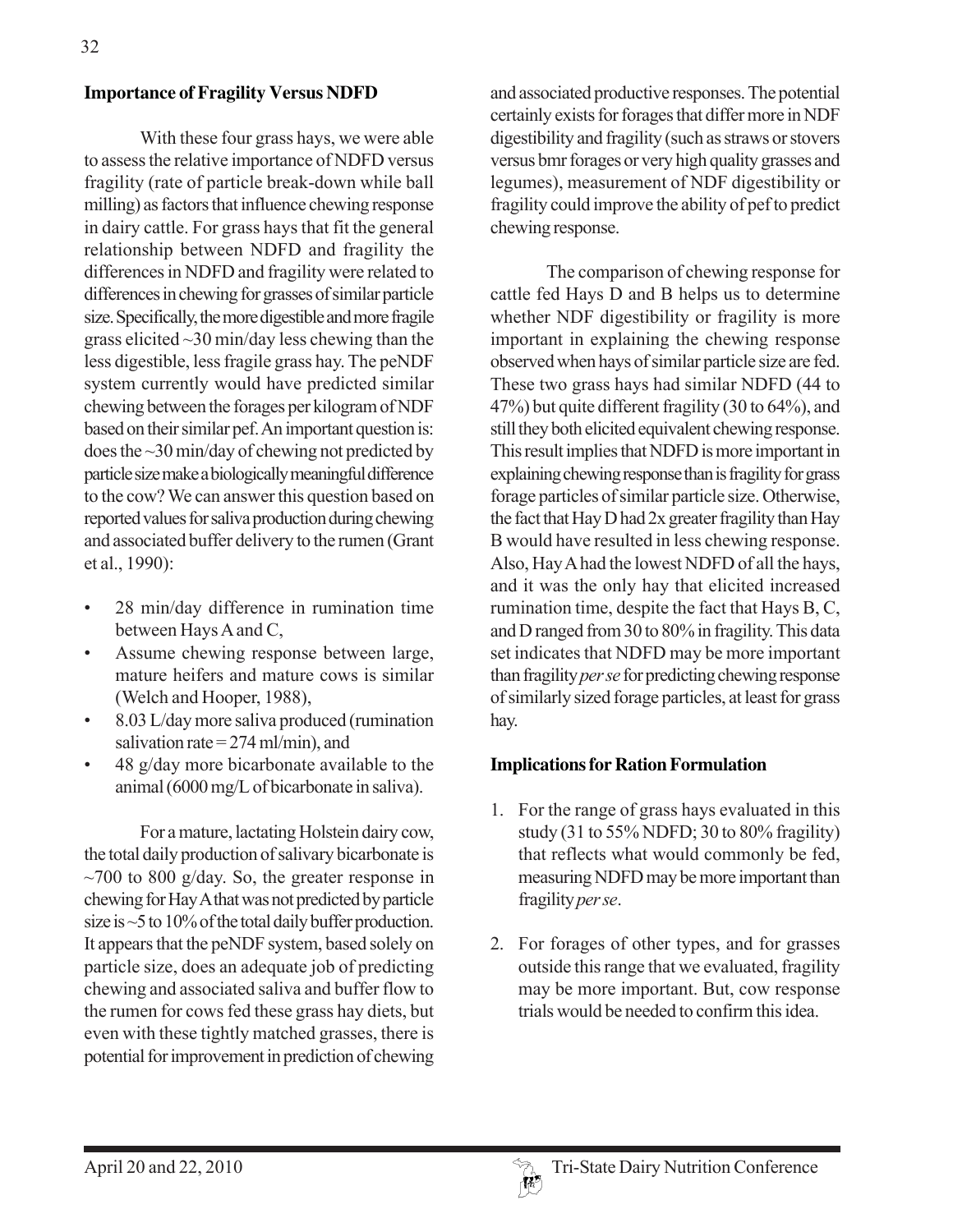- 3. Currently, use of pef without adjusting for fragility is satisfactory in many cases although there is potential to improve prediction of cow responses.
- 4. Routine measurement of NDF digestibility is recommended because of:
	- a. The known relationship between NDFD and energy content of the forage, and
	- b. The apparently stronger relationship between NDFD and chewing time compared with fragility and chewing time in this data set. As forage NDFD increases, we would expect less chewing to be elicited per kilogram of NDF.
- 5. High NDFD, high fragility sources stimulate less chewing per unit of NDF at similar particle size, thus one needs to feed more forage, formulate for higher peNDF, or supplement with lower NDF digestibility (and likely lower fragility) forage.

It is possible to draw a relationship for grasses between NDFD and chewing that could be used to adjust pef as shown below:

| $Grass A$ :        | Grass C:           |
|--------------------|--------------------|
| 31% NDFD           | 55% NDFD           |
| 46% Fragility      | 81% Fragility      |
| 149 min TCT/kg NDF | 130 min TCT/kg NDF |

Mertens (1997) reported that the mean total chewing time **(TCT)** for long grass hay = 150 min/ kg (68.2 min/lb) NDF. Therefore, pef of 1.0 (100%) = 150 min TCT/kg NDF. Each unit of pef then is equal to 1.5 min TCT/kg NDF (150/100). Based on our data (shown above), for every 5-unit increase in NDFD, at equal pef, there is a 0.79 unit decrease in TCT per kg NDF (assumes linear relationship):

 $\Delta$ TCT/ $\Delta$ NDFD = (49-130)/(55-31) =  $19/24 = 0.79$ 

If pef of a test grass is 0.80 based on dry sieving and with NDFD of 45%, then we can calculate the adjusted pef based on our data set:

45-31 = 14%-units difference in NDFD between test hay and base hay (Grass A)

14 x  $0.79 = 11$  min TCT; 11 min TCT/1.5 = 7.3 pef units or 0.073 proportion of pef

So, adjusted pef =  $0.80 - 0.073 = 0.72$ 

### **Preliminary Lactation Study Comparing Dry Grass Hay versus Wheat Straw**

A preliminary study was recently completed at Miner Institute (2009, unpublished) that evaluated the effect of adding either 3.6 lb of grass hay or 3 lb of wheat straw to diets fed to lactating dairy cows in order to supply similar amounts of NDF from each forage source. Table 6 summarizes some of the key information from the study. The purpose of the study was to evaluate the short-term response of the cows to dietary supplementation with forages commonly used to boost peNDF under conditions where forage particle size was controlled. The practical on-farm question was whether moderate quality grass hay (commonly called "heifer hay") would elicit a chewing response similar to more expensive wheat straw.

The grass hay had greater NDFD and fragility, but the pef and particle size was similar for both hay and straw. In fact, the two TMR were similar in particle size. The primary behavioral response was a reduction in rumination time of ~30 min/day. We are currently summarizing the effect of diet on productive responses. But, we would anticipate some effect on milk fat output given the reduction in chewing. The important point to note is that the difference in chewing observed was

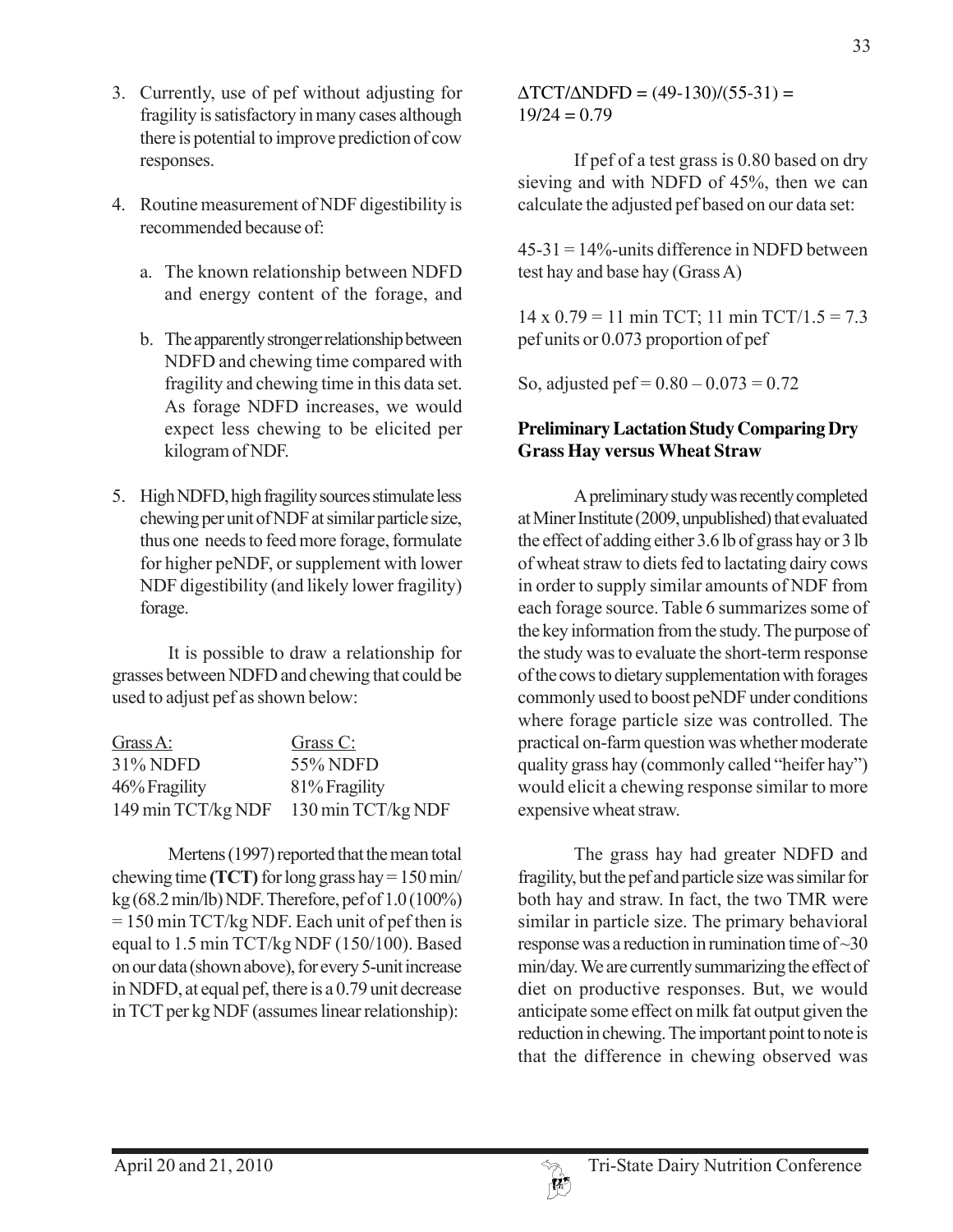unrelated to particle size since pef did not differ between the two diets.

We are currently planning a follow-up study to be conducted in 2010 that will compare diets containing straw, bmr corn silage, and an intermediate forage base, at similar particle size, for the impact on chewing and productive responses in lactating cows.

### **Current Status: Relationship Between NDFD and Forage Fragility**

Figure 4 shows the relationship we have obtained when we combine selected data from a field study conducted with a regional feed company, along with some of our own samples collected at Miner Institute. This relationship may evolve as we add more data to our fragility/NDFD data base. Visual assessment of this figure suggests that there is a relationship between NDFD and fragility up to a certain point, perhaps ~40% NDFD. But, beyond this point, there is no relationship between NDFD and fragility. It does make sense that above a certain NDFD, greater NDFD results in no further enhancement in fragility. We intend to follow-up on defining this relationship by adding more forages to the sample data base in 2010.

### **Development of pef Adjustment Factors**

For users of CPM-Dairy or models based on CNCPS, adjustment factors for pef values would be useful to better predict chewing response among various forages. Based on the small data set we have created to date, we have suggested fragility adjustment factors for grass forages and corn silage (Table 7). These factors should be viewed as preliminary only and open to future refinement. But, they do represent a first step that may prove useful to nutritionists who desire a method for adjusting pef while formulating rations.

### **Other Potential Applications of Fiber Digestibility and Fragility Measurements**

A rate of particle size reduction may also be calculated from these data. Models that predict particle flow from the rumen are sensitive to rate of large particle breakdown. The original procedure was ball milling for 6 hours and measuring change in pef of the sample. Using this technique, rates of particle size reduction ranged between 5.0 and 13.4%/hour. The method was adjusted by changing the ratio of balls to sample to reduce time needed for grinding down to 15 minutes. With the new technique, rates of particle reduction ranged between 2.00 and 4.26% per 15 min. Interestingly, these rates of particle reduction are similar to reported rates of large particle reduction in lactating dairy cows fed corn silage and alfalfa hay-based diets of 7.1%/hour (Woodford and Murphy, 1988) and 3.38%/hour for sheep (Ulyatt, 1983). If verified, the ball milling technique may be a useful laboratory method for estimating in vivo rates of particle breakdown. Another potential application of the relationship between NDFD and fragility would be to consider the inverse: Is there any benefit of measuring fragility to predict NDFD? Because measurement of NDFD can be highly variable, it is possible that a ball milling method would have much less variation associated with it. In order for this idea to work, the relationship between NDFD and fragility would need to be tight. More samples need to be analyzed to know the true relationship between NDFD and fragility, although at this point we are assuming that the general relationship shown in Figure 2 is true.

### **Conclusions**

The NDFD and fragility are related. We can use this relationship to improve prediction of chewing response to peNDF when forage NDF sources differ in chewing response. Assessment of forage physical properties really shouldn't stop with a simple particle size measurement to optimize chewing and productive responses of dairy cattle.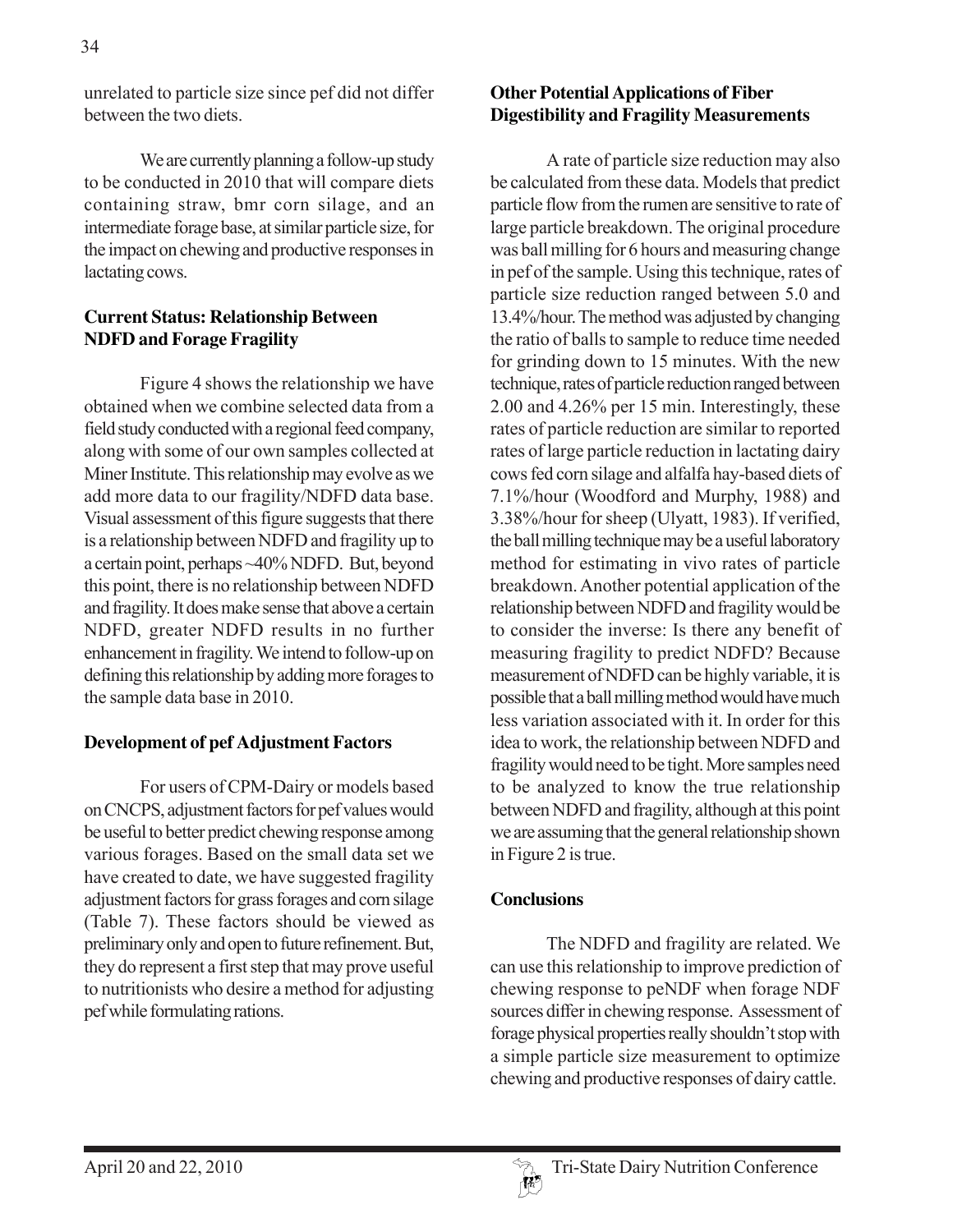#### **References**

Casler, M.D., D.K. Schneider, and D.K. Combs. 1996. Development and application of a selection criterion for particle size breakdown of smooth bromegrass leaves. Anim. Feed. Sci. Tech 61:57- 71.

Cotanch, K.W., and R.J. Grant. 2006. Measuring physically effective fiber on-farm to predict cow response. pp151-160 *in* Proc. Cornell Nutr. Conf. for Feed Manufacturers. October 24-26. Syracuse, NY.

Cotanch, K.W., R.J. Grant, J. Darrah, H.M. Wolford, and T. Eguchi. 2007. Development of a method for measuring forage fragility. J. Dairy Sci. 90 (Suppl. 1): 563 (Abstr.).

Grant, R.J., V.F. Colenbrander, and D.R. Mertens. 1990. Milk fat depression in dairy cows: Role of particle size of alfalfa hay. J. Dairy Sci. 73:1823- 1833.

Grant, R.J., and K.W. Cotanch. 2005. Physically effective fiber for dairy cows: Current perspectives. pp 61-70 *in* Proc. Cornell Nutr. Conf. for Feed Manufac. October 18-20, 2005. Syracuse, NY.

Kononoff, P.J., A.J. Heinrichs, and D.R. Buckmaster. 2003. Modification of the Penn State Forage and Total Mixed Ration Particle Separator and the effects of moisture content on its measurements. J. Dairy Sci. 86:1858-1863.

Lammers, B.P., D.R. Buckmaster, and A.J. Heinrichs. 1996. A simple method for the analysis of particle sizes of forage and total mixed rations. J. Dairy Sci. 79:922-928.

Mertens, D.R. 1997. Creating a system for meeting the fiber requirements of dairy cows. J. Dairy Sci. 80:1463-1481.

Minson, D.J. 1990. Forage in ruminant nutrition. Academic Press, Inc. New York, NY.

Poppi, D.P., R.E. Hendrickson, and D.J. Minson. 1985. The relative resistance to escape of leaf and stem particles from the rumen of cattle and sheep. J. Agric. Sci. (Cambridge) 105:9-14.

Troelsen, J.E., and F.W. Bigsby. 1964. Artificial mastication - a new approach for predicting voluntary consumption by ruminants. J. Anim. Sci 23:1139-1142.

Ulyatt, M.J. 1983. Plant fibre and regulation of digestion in the ruminant. Page 103 *in* Fibre in human and animal nutrition. Royal Soc. NZ, Wellington, NZ.

Van Soest, P.J. 1994. Nutritional ecology of the ruminant. Cornell University Press. Ithaca, NY and London, UK.

Welch, J.G., and A.P. Hooper. 1988. Ingestion of feed and water. pp 108-116 *in* The ruminant animal. Digestive Physiology and Nutrition. D. C. Church, ed. Prentice-Hall, Inc. Englewood Cliffs, New Jersey.

Woodford, S.T., and M.R. Murphy. 1988. Dietary alteration of particle breakdown and passage from the rumen in lactating dairy cows. J. Dairy Sci. 71:687-696.

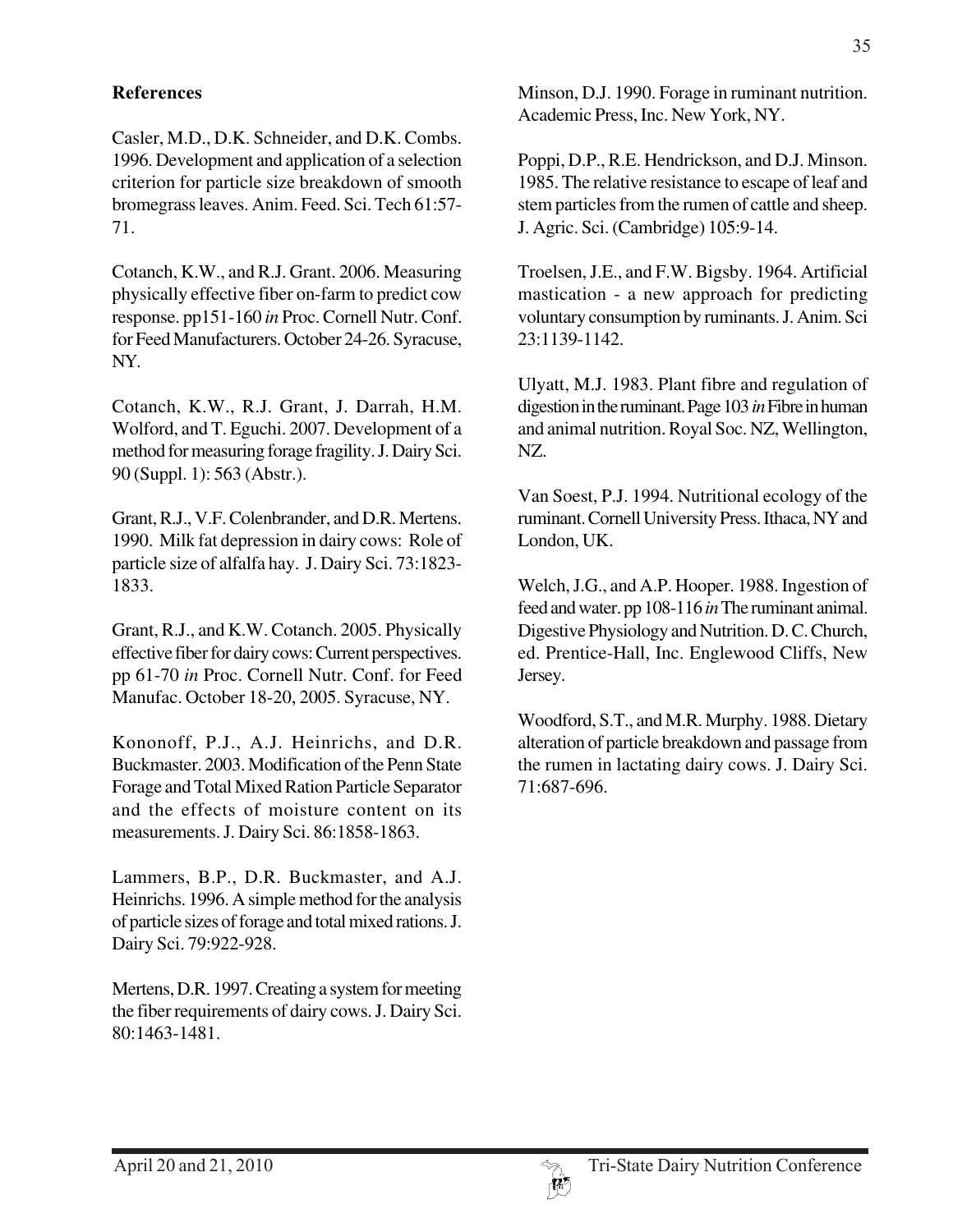| Item, % of DM    | <b>Hay A</b> | $\rm\,Hay\,B$ | $\rm{Hay}$ C | $\rm\,Hay\,D$ | Grain |  |
|------------------|--------------|---------------|--------------|---------------|-------|--|
| Crude protein    | 8.1          | 7.8           | 12.1         | 10.4          | 27.2  |  |
| NDF <sup>1</sup> | 66.1         | 70.7          | 58.6         | 59.2          | 26.5  |  |
| ADL <sup>2</sup> | 6.5          | 5.6           | 4.1          | 4.5           | 3.1   |  |
| <b>Starch</b>    | 1.8          | 1.9           | 1.9          | 1.7           | 29.9  |  |
| <b>Sugars</b>    | 8.0          | 8.3           | 9.5          | 15.6          | 6.0   |  |

**Table 1.** Composition of grass hay and grain mix used in a chewing study.

1 Neutral detergent fiber.

2 Acid detergent lignin.

**Table 2.** Digestibility and fragility of grass hays used in a chewing study.

| Item                                | <b>Hay A</b> | $\rm\,Hay\,B$ | $\rm{Hay}$ C | $\rm\,Hay\,D$ |  |
|-------------------------------------|--------------|---------------|--------------|---------------|--|
| 24-h IVNDFD <sup>1</sup> , % of NDF | 31.4         | 43.7          | 54.8         | 47.3          |  |
| 120-h IVNDFD, % of NDF              | 49.3         | 60.2          | 74.1         | 65.4          |  |
| Indigestible NDF, %                 | 50.7         | 39.8          | 25.9         | 34.6          |  |
| Fragility, %                        | 46.2         | 30.0          | 80.7         | 63.9          |  |

1 In vitro neutral detergent fiber digestibility.

| Item                                    | <b>Hay A</b> | $\rm\,Hay\,B$ | $\rm\,Hay\,C$ | $\rm\,Hay\,D$ |
|-----------------------------------------|--------------|---------------|---------------|---------------|
| Penn State Particle Separator, % as-fed |              |               |               |               |
| $>19.0$ mm                              | 28.0         | 19.9          | 27.2          | 31.3          |
| 8.0 to 19.0 mm                          | 27.5         | 31.0          | 21.9          | 22.9          |
| $< 8.0$ mm                              | 44.6         | 49.1          | 50.9          | 45.8          |
| $\text{pcf}_{3.35\text{mm}}^{\text{I}}$ | 0.13         | 0.12          | 0.11          | 0.15          |
| peNDF<br>$1.18$ mm                      | 33.5         | 32.2          | 21.4          | 28.9          |
| peNDF<br>3.35mm                         | 9.0          | 9.2           | 6.6           | 9.3           |

**Table 3.** Particle distributions of chopped grass hays fed in a chewing study.

1 Physical effectiveness factor measure using 3.35-mm screen.

2 Physically effective neutral detergent fiber measured using 1.18-mm screen.

3 Physically effective neutral detergent fiber measured using 3.35-mm screen.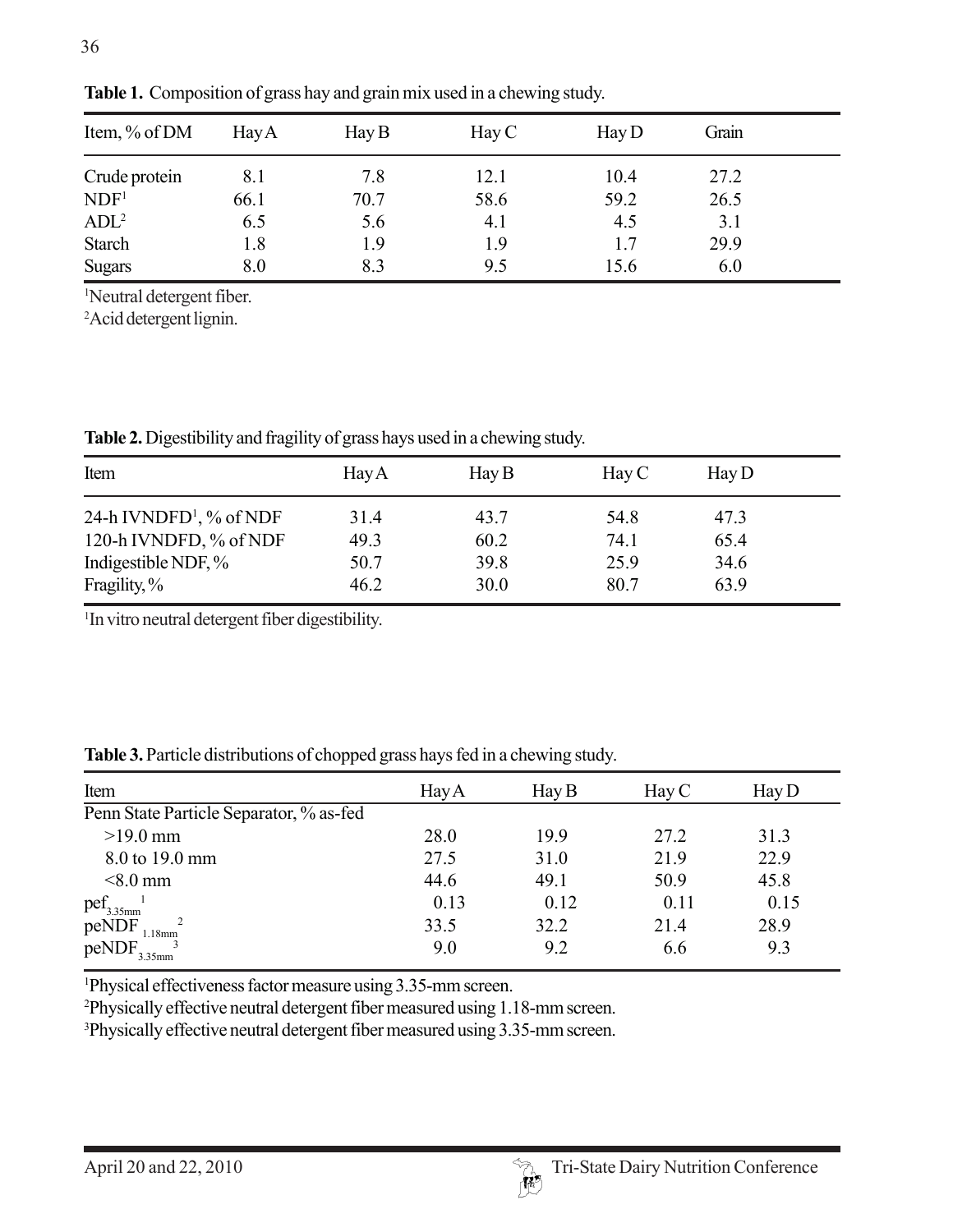| Item                                         | Hay A             | $\rm\,Hay\,B$     | $\rm\,Hay\,C$     | $\rm\,Hay\,D$      | <b>SEM</b> |         |
|----------------------------------------------|-------------------|-------------------|-------------------|--------------------|------------|---------|
| Dry matter intake (DMI), kg/day <sup>1</sup> | 9.56 <sup>d</sup> | 9.95c             | $11.32^{a}$       | 10.87 <sup>b</sup> | 0.18       | < 0.001 |
| DMI, % of BW/day                             | 1.73 <sup>d</sup> | 1.81 <sup>c</sup> | 2.04 <sup>a</sup> | 1.96 <sup>b</sup>  | 0.04       | < 0.001 |
| NDF <sup>2</sup> intake, kg/day              | 5.40 <sup>b</sup> | 5.96 <sup>a</sup> | 5.84 <sup>a</sup> | $5.82^{a}$         | 0.12       | < 0.001 |
| NDF intake, $\%$ of BW/day <sup>3</sup>      | 0.98 <sup>b</sup> | 1.08 <sup>a</sup> | 1.05 <sup>a</sup> | $1.05^{\rm a}$     | 0.03       | < 0.001 |
| BW, kg                                       | 572               | 570               | 573               | 570                | 11         | 0.340   |

**Table 4.** Intake and body weight of Holstein heifers fed forages with varying NDF digestibility and fragility in a chewing study.

<sup>abcd</sup> Least squares means within a row without a common superscript differ  $(P < 0.05)$ .  $11 \text{ kg} = 2.205 \text{ lb}$ 2 Neutral detergent fiber.

3 Body weight.

| Item                            | Hay A             | $\rm\,Hay\,B$    | Hay C              | $\text{Hay }D$     | <b>SEM</b>     | $\boldsymbol{P}$ |
|---------------------------------|-------------------|------------------|--------------------|--------------------|----------------|------------------|
| Intake                          |                   |                  |                    |                    |                |                  |
| Dry matter intake, $kg/day1$    | 9.49 <sup>c</sup> | 9.94c            | 11.41 <sup>a</sup> | 10.91 <sup>b</sup> | 0.18           | < 0.001          |
| NDF <sup>2</sup> intake, kg/day | 5.34 <sup>b</sup> | $5.94^{\circ}$   | 5.88 <sup>a</sup>  | 5.84 <sup>a</sup>  | 0.12           | < 0.001          |
| Total chewing                   |                   |                  |                    |                    |                |                  |
| min/day                         | 790               | 765              | 756                | 772                | 15             | 0.095            |
| min/kg NDF intake               | 149 <sup>a</sup>  | 130 <sup>b</sup> | 130 <sup>b</sup>   | 132 <sup>b</sup>   | 3              | < 0.001          |
| min/kg iNDF intake <sup>3</sup> | 294 <sup>d</sup>  | 327c             | 501 <sup>a</sup>   | 383 <sup>b</sup>   | 9              | < 0.001          |
| Eating                          |                   |                  |                    |                    |                |                  |
| min/day                         | 267               | 278              | 261                | 275                | 10             | 0.244            |
| min/kg NDF intake               | 50 <sup>a</sup>   | 48 <sup>a</sup>  | 45 <sup>b</sup>    | 47 <sup>a</sup>    | $\overline{2}$ | 0.018            |
| min/kg iNDF intake              | 99 <sup>d</sup>   | 119 <sup>c</sup> | 173 <sup>a</sup>   | 136 <sup>b</sup>   | 5              | < 0.001          |
| <b>Ruminating</b>               |                   |                  |                    |                    |                |                  |
| min/day                         | 523 <sup>a</sup>  | 487 <sup>b</sup> | $495^{ab}$         | 497 <sup>ab</sup>  | 10             | 0.011            |
| min/kg NDF intake               | 99 <sup>a</sup>   | 83 <sup>b</sup>  | 85 <sup>b</sup>    | 85 <sup>b</sup>    | $\overline{2}$ | < 0.001          |
| min/kg iNDF intake              | 195 <sup>c</sup>  | 208c             | 329a               | 246 <sup>b</sup>   | 6              | < 0.001          |

**Table 5.** Chewing activity of Holstein heifers fed forages with varying NDF digestibility and fragility.

<sup>abcd</sup> Least squares means within a row without a common superscript differ  $(P < 0.05)$ .

 $\log$  = 2.205 lb.

2 Neutral detergent fiber.

3 Indigestible neutral detergent fiber intake.

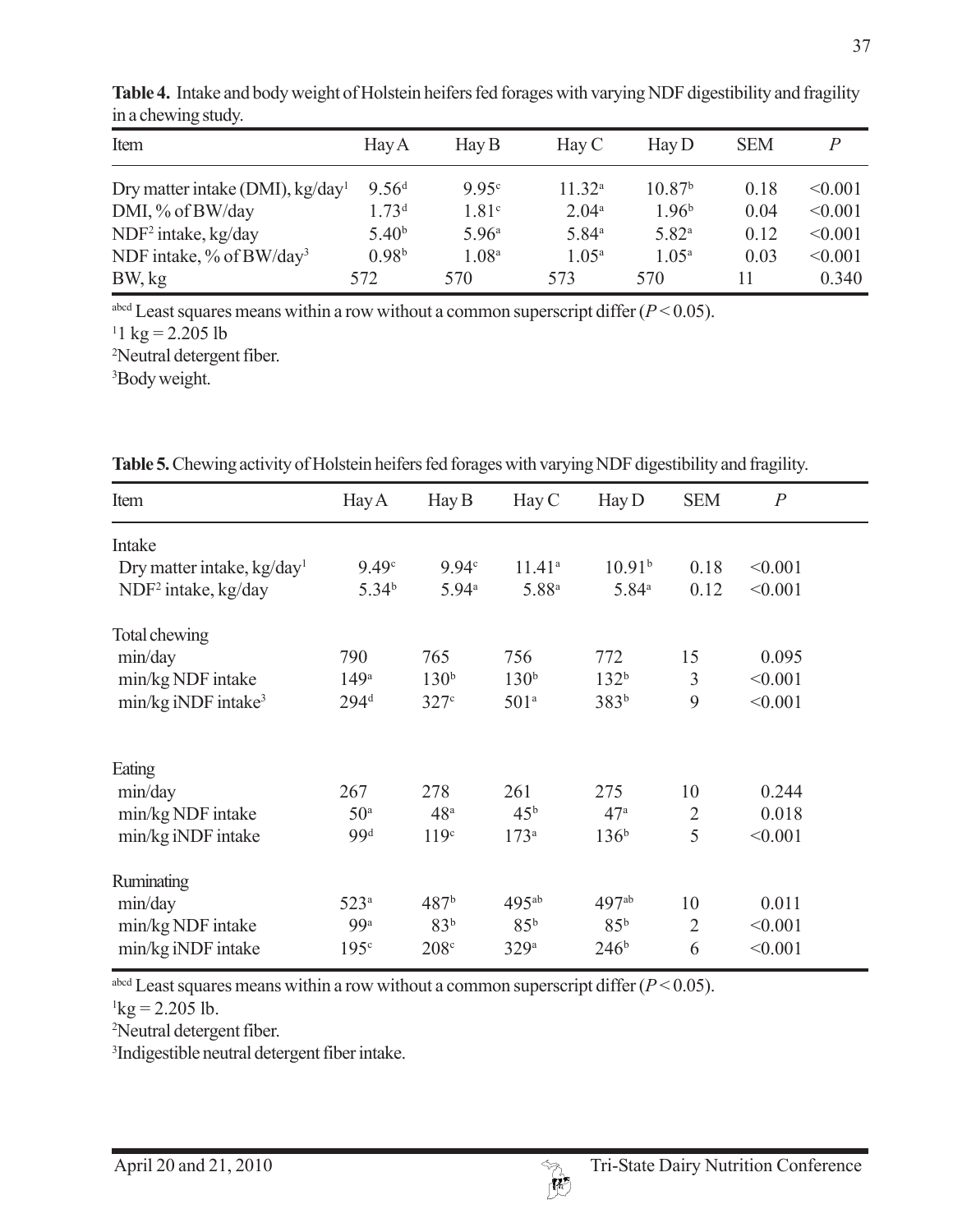| Diet                   |               |
|------------------------|---------------|
| Hay $(3.6 \text{ lb})$ | Straw(3.0 lb) |
|                        |               |
| 33                     | 22            |
| 83                     | 34            |
| 0.52                   | 0.53          |
|                        |               |
| 250                    | 249           |
| 479                    | 505           |
|                        |               |

#### **Table 6.** Effect of grass hay versus wheat straw supplementation of lactation diet.

1 Neutral detergent fiber digestibility.

2 Physical effectiveness factor.

|               | 24-h NDF digestibility <sup>2</sup> | Fragility $(\% )$ | Adjustment factor |  |
|---------------|-------------------------------------|-------------------|-------------------|--|
| Grass forages |                                     |                   |                   |  |
|               | 30                                  | 50                | $\boldsymbol{0}$  |  |
|               | 40                                  | 60                | 0.06              |  |
|               | 50                                  | 70                | 0.10              |  |
|               | 60                                  | 80                | 0.19              |  |
| Corn silage   |                                     |                   |                   |  |
|               | 30                                  | 65                | $\boldsymbol{0}$  |  |
|               | 40                                  | 75                | 0.07              |  |
|               | 50                                  | 85                | 0.13              |  |
|               | 60                                  | 95                | 0.20              |  |

Table 7. Suggested pef<sup>1</sup> adjustment factors for grass forage and corn silage.

1 Physical effectiveness factor.

2 Neutral detergent fiber.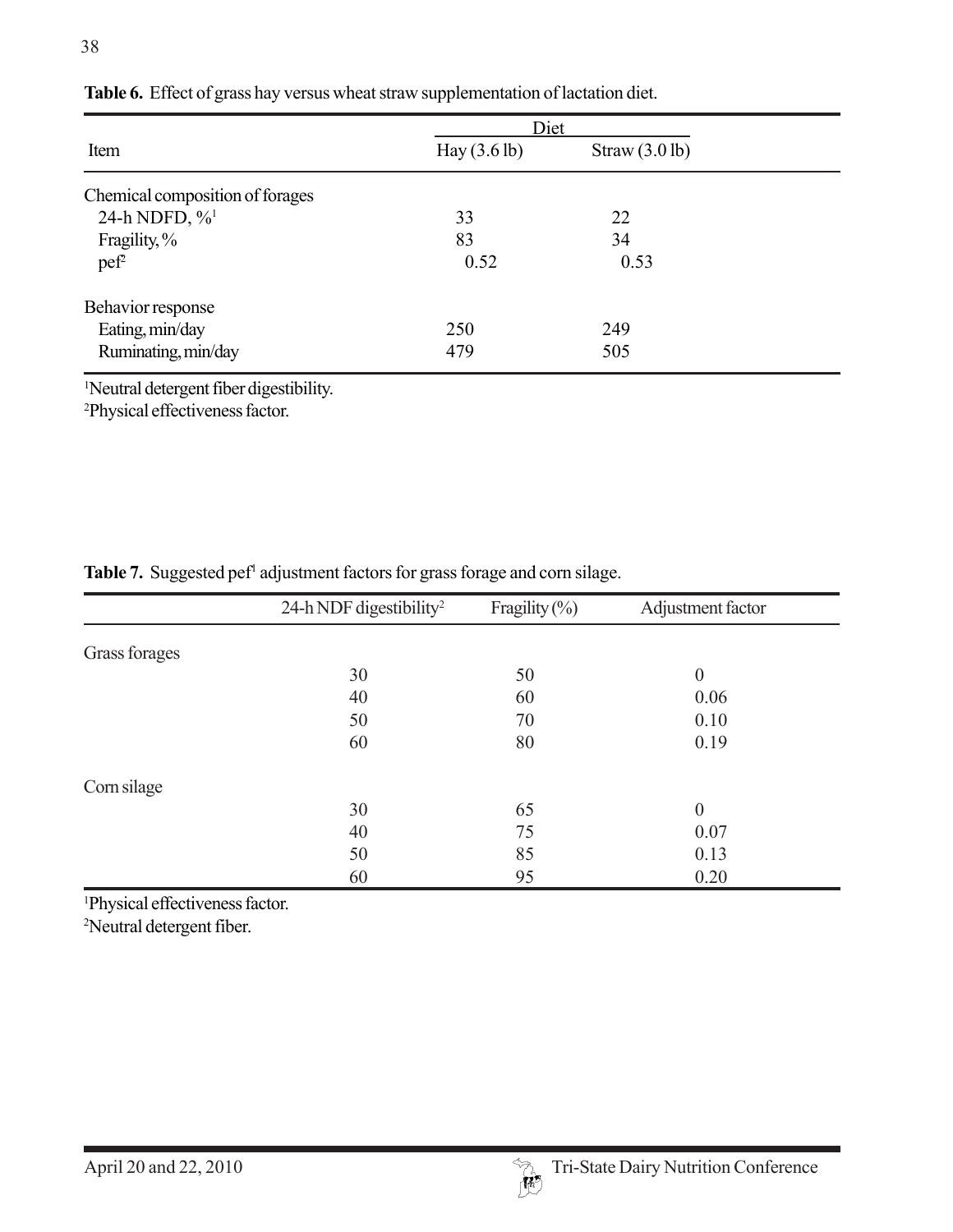

**Figure 1.** Relationship between physically effective NDF (peNDF) measured using standard method (peNDF<sub>1.18</sub>) versus efficiency of 4% fat-corrected milk production (FCM/DMI) (Grant, 2008, unpublished).



**Figure 2.** Relationship of the 24-h in vitro NDF digestibility (NDFd24) of various forages with the fragility of the forages as measured by change in physical effectiveness factor following ball milling.